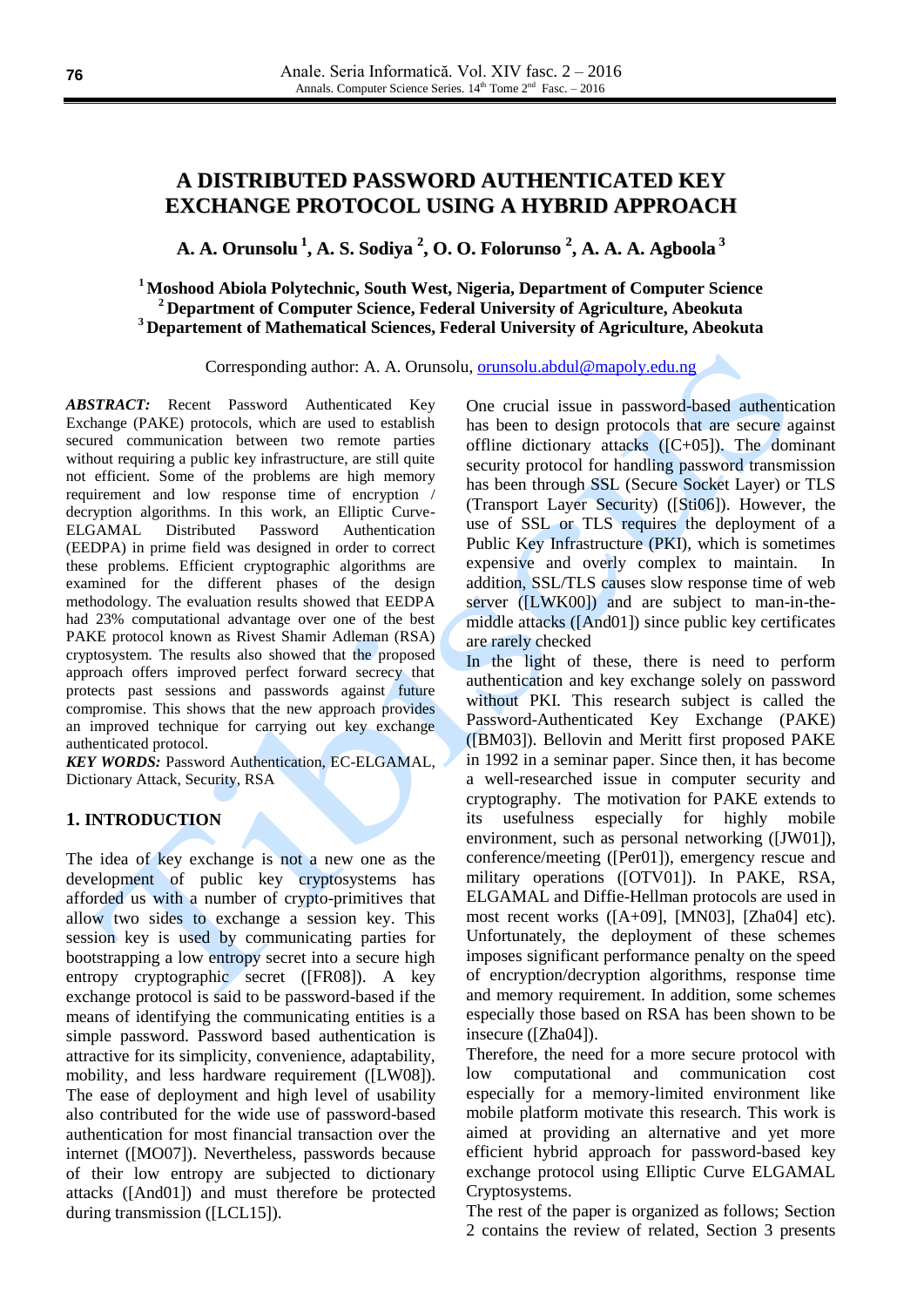the basic mathematics for the proposed approach. In the Section 4, the implementation and security analysis of the approach was presented and Section 5 presents the conclusion and future work.

# **2. RELATED WORKS**

Since Kobliz and Miller independently proposed the Elliptic Curve cryptography in 1985, it has become a good competitor to the traditional cryptosystems like RSA. The primary motivation for ECC based approach is the fact that there are no sub-exponential algorithms to solve the underlying mathematics of the cryptosystems. The shorter key sizes needed to achieve efficient security also make considerable saving on the storage, time, power and bandwidth requirement of Elliptic curve cryptosystems. Various analogues of ECC exist for traditional cryptosystems like RSA, DH and ELGAMAL. The EC-ELGAMAL is the most consistent and reliable analogues because of the similarity in the underlying mathematics of the two approaches .i.e. discrete logarithm problem. Boyd et al. ([BMN01]) first investigated password authenticated key exchange (PAKE) protocols in low resource environments, such as smartcards or mobile devices using ECC. Recently, Li et al. ([LW08]) considered the idea of ECC-based verifier protocol to mitigate the amount of damage that can be caused by corruptions in the server. The ECC-verifier protocol was applied to three-party PAKE settings. The authors showed their protocol was secure against several attacks and provided perfect forward secrecy. The advantage of their approach is that it does not require the server's public key.

Jablon D. ([Jab96]) proposed SPEKE (Simple Password Encrypted Key Exchange) as the extension of EKE. Besides preventing password from dictionary attack, DH-EKE and SPEKE protocols achieve perfect forward secrecy, which is the disclosure of the password does not compromise the remaining session keys. Nevertheless, Zhang ([Zha04]) showed that none of these protocols provides any formal security proofs and in fact, many have been shown to be insecure. The use of long exponents contributed to the computational cost of this approach ([FR08])

The OKE (Open Key Exchange) protocol, which is based on RSA, was the first provable approach based on the work of Bellare et al. ([BPR00]) and was followed by SNAPI (Secure Network Authentication Password Information) ([MBP00]). In their paper, the authors of SNAPI first show that OKE protocols are insecure and then modify it to a more secure SNAPI protocol. In 2004, Zhang presented a new password authenticated key exchange protocol called PEKEP (Protected Encrypted Key Exchange Protocol). The SNAPI protocol requires the public exponent e to be larger than the RSA modulus n. In contrast to SNAPI, PEKEP allows the usage of both small and large prime numbers as RSA public exponents. Unfortunately, Feng et al., ([FR08]) show that an active attacker may test multiple passwords in one protocol execution with this approach.

Abdalla et al. ([A+09]) introduced the notion of distributed password-based public-key cryptography, where a virtual high-entropy private key is implicitly defined as a concatenation of low-entropy passwords held in separate locations. Focusing on the case of ELGAMAL encryption as an example, the authors started by formally defining ideal functionalities for distributed public-key generation and virtual privatekey computation in the UC model. The adoption of zero knowledge proof, however, adds to the cost of implementation of this approach.

Mustafa et al. ([MN03]) proposed the use of ELGAMAL encryption algorithms as a secure way through which user authentication can be achieved in e-mail. Identity authentication was performed by a unique hash function. This hash algorithm was used while authorized users registered their passwords. This password is not directly saved into database. It is transferred to another form by a hashing function before being saved into database. Thus, dictionary attacks are very unlikely.

Canetti et al. ([C+05]) proposed a new security model in the universal composability (UC) framework, which makes no assumption on the distribution on passwords used by the protocol participants. The authors also proved the security consistency of ELGAMAL cryptosystem in such a framework.

Feng et al. ([FR08]) proposed a novel protocol called Password Authenticated Key Exchange by Juggling in which the public keys are re-arranged in a verified way. The authors showed that J-PAKE is lightweight and required short exponents. However, the use of zero knowledge proof added to the computational and communication cost of this approach.

In a more recent works, Lee et al. ([LCL15]) examined how to fix an offline guessing attack in a three party PAKE. The work was based on the research of Wu et al.  $([W+12])$  where the problem of the offline guessing attack was discussed. In a similar recent work, Abdalla et al. ([ABM15]) reported the security of the J-PAKE. J-PAKE is an efficient password authenticated key exchange protocol that is included in the OpenSSL library. The work used Decision Square Diffie-Hellman assumptions as well as non-interactive zero-knowledge proofs in the design of their approach.

This current paper is a step forward in the direction of a new Elliptic Curve Cryptosystem using ELGAMAL method. The hybrid approach combines ELGAMAL and Elliptic Curve Cryptosystems (ECC). Abdalla et al.,  $([A+09])$  and Canetti et al.,  $([C+05])$  show that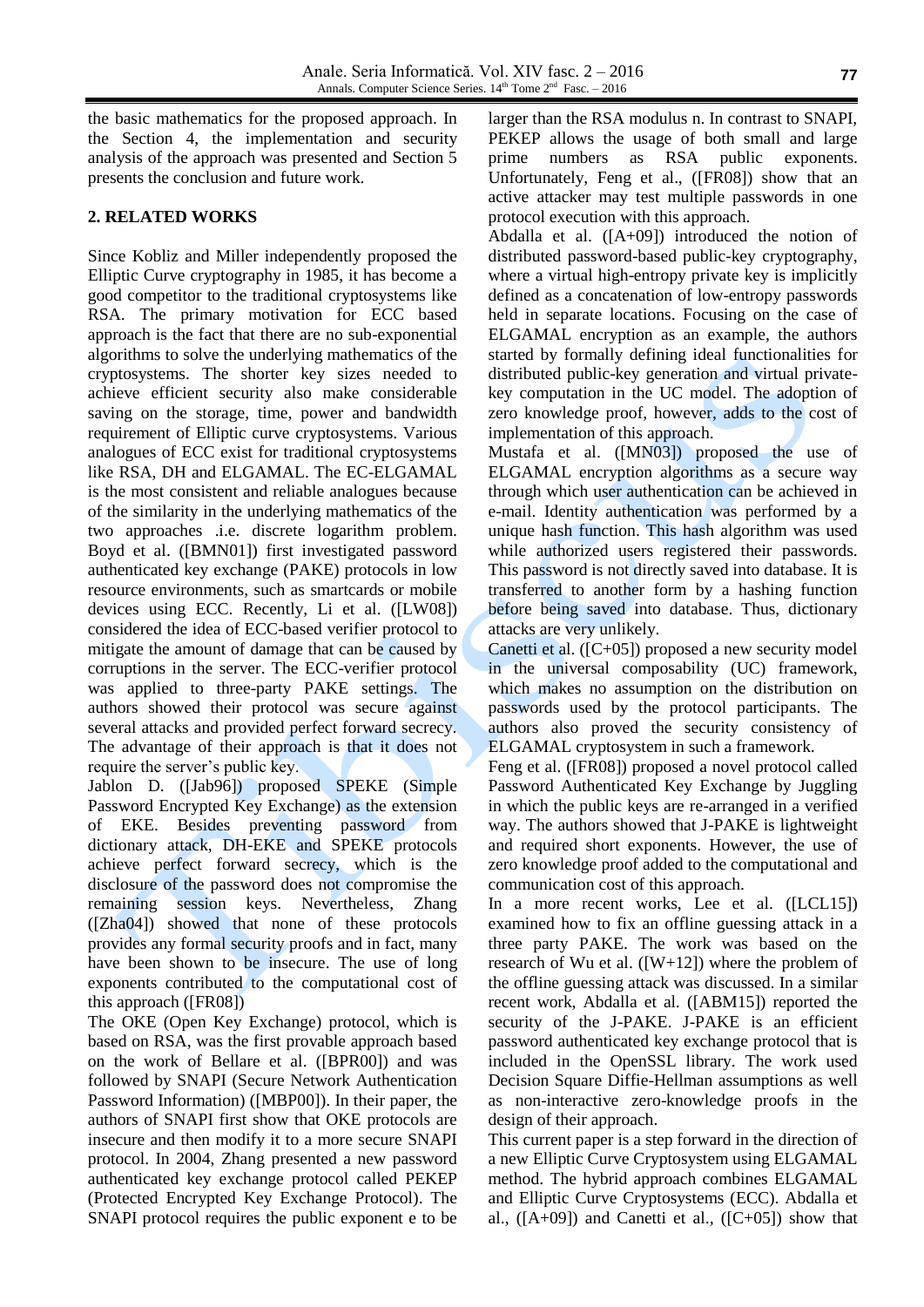ELGAMAL cryptosystems is efficient in proving security consistency in PAKE protocols. The Elliptic curve component of the architecture facilitates the use of small key size that provides efficient security in resource-limited environment. The ELGAMAL components on the other hand provides non-regular pattern in the choice of private key for encryption. In addition, the ELGAMAL approach provides enhanced security through masking of encrypted messages. This creates additional burden for potential adversary. The Elliptic Curve ELGAMAL (EC-ELGAMAL) cryptosystem is based on infeasibility of solving elliptic curve discrete logarithm problem.

#### **3. OVERVIEW OF THE DESIGN**

Let  $p > 3$  be a prime, a,  $b \in F_q$  satisfy that the discriminant delta =  $4a^3+27b^2 \neq 0$ , which defines the elliptic curve with singularity. The curve is of a simple form:

 $y_2 = x^3 + ax + b$  with  $a, b \in F_q$  or  $F_{2m}$ .

We define the Elliptic Curve for the ELGAMAL method over the field of Fq because of the characteristic support for efficient software implementation and absence of binary field arithmetic, which is not compatible with most existing microprocessors ([BGM03])

The Elliptic Curve  $E(F_q)$  over Fq consists of a set of points together with a point at infinity. These points form an abelian group (E  $(F_q)$ , +) with 0 as a group identity.

For some group  $G \in Z_p$ , suppose a,  $b \in G$ . Then solving for an integer  $x$  such that  $ax = b$  is called the discrete logarithm problem which formed the basis of conventional ELGAMAL cryptosystems. The DLP in Zp is replaced by elliptic curve field, Fq, to form the Elliptic curve ELGAMAL cryptosystem and is considered intractable if prime q has at least 160 digits and *q - 1* has at least one large prime factor. These criteria for q are safeguards against the known attack on EC-ELGAMAL.

# **3.1. Elliptic Curve-Elgamal Architecture for PAKE**

In this scheme, an EC-ELGAMAL approach is adopted for a distributed password authenticated key exchange based on the difficulty of ECDLP. The EC-ELGAMAL is a very useful protocol for randomly generated curves and points because the order of the curve, the factors of that number or the order of the base point is not necessary. Given an elliptic curve E defined over a finite field  $F_q, \ P \in E$  is point of order n and G is the generator point on the curve. A point Q  $=$  kP where  $k \in [1, n-1]$  defines the scalar

multiplication which forms the basis of EC-based cryptographic approach. The secret key for password decryption is an integer  $r \in F_q$  while the public key for password encryption is computed as  $c = mG$ . We define a deterministic mapping function dmap() that take distributed password,  $p = a + b + c + ... = m$ , to curve point  $M \in Fq$  such that it obeys the additive homomorphic property of EC-ELGAMAL protocol:

dmap  $(a+b+c+...)=dmap(a)+dmap(b)+dmap(c)+...$ 

where M demonstrates how many times m associates with G .i.e.  $M = mG$ . The reverse mapping function rdmap() is the decryption function that extracts the password m from a given point mG.

One important operation for this mapping is the addition over elliptic curve that is only possible with the points on the curve.

If we define the opposite (encryption) point of  $P =$  $(x_1, y_1)$  to be  $-P=(x_1, -y_1)$  and  $Q=(x_2, y_2)$  with  $Q\neq -P$ , then  $(P+Q) = (x_3, y_3)$  can be calculated as:

 $x_3 = \lambda_2 - x_1 - x_2$  $y_3 = \lambda (x_1 - x_3) - y_1$  $\lambda = (y_2 - y_1) / (x_2 - x_1)$  if  $x_1 \neq x_2$  i.e. adding  $\lambda = (3x_1^2 + A)/2y_1$  if  $x_2 = x_1$  i.e. doubling

Since the preceding formulae has great impact on the performance optimization of the EC-ELGAMAL based approach, we choose the Double and Add algorithms for the above computation. The optimization of the basic Double and Add algorithm using addition-subtraction method is used for this implementation as described in algorithm 1. Addition-subtraction method has the advantage of reducing the complexity of scalar multiplication by reducing the required number of addition operations.

Algorithm 1: Double and Add Point Scalar Multiplication with subtraction input :  $P \in E(GF(q)), k = \sum_{i=0}^{nk-1} ki2i$ output:  $Q = [k]P \in E(GF(q))$ Initialise: Q=P; for  $i \leftarrow nk - 2$  to 0 do  $Q = 2Q$  //Point Doubling; if  $ki = 1$ then  $Q = Q + P$  //Point Addition; if  $ki = -1$ then  $Q = Q - P$  //Point Subtraction; end end end

#### **3.2 The Proposed Approach**

This subsection describes the execution of our proposed EC-ELGAMAL approach in achieving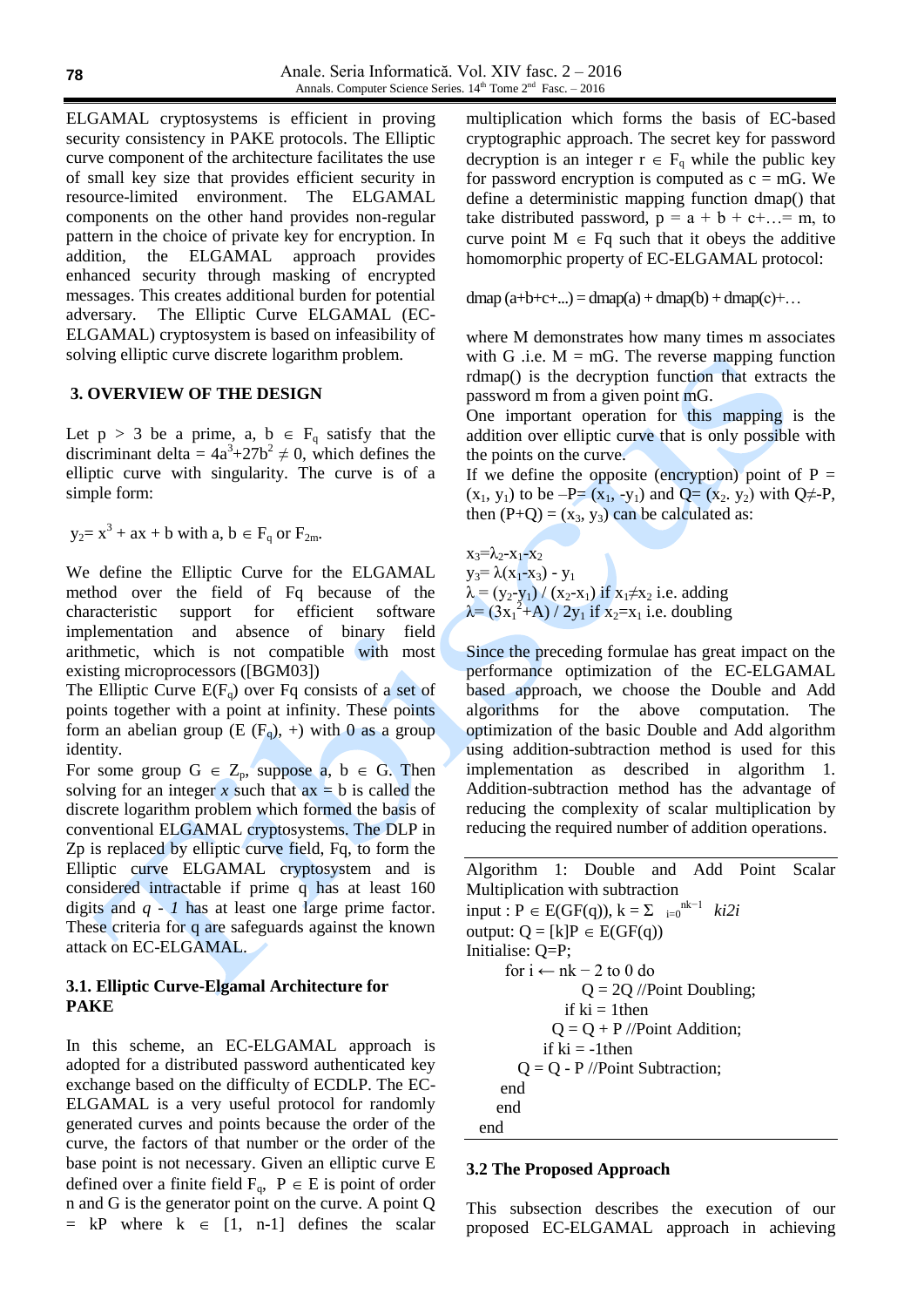mutual authentication, forward secrecy and key confirmation in order to establish a secure channel. The proposed protocol applies ECDLP to the PAKE protocol to enhance the safety level and to simply the computational and communication load. The process flow of user authentication is described in Figure 1. Prior to commencement of the protocol, the two entities A and B must agree upon the password, Pw. Then, A and B share and divide the previously known password communicated in a secure way by the chopping function define below into x and y

$$
P = f(x, y) = b
$$

where f is a cipher algorithm that act on x, y which is equivalent to Boolean variable b equal 1 (true) if the flow is incorruptible.

User A select an elliptic curve Ep (a, b) defined on  $Zp$  and picks a random point  $e_1$  over the elliptic curve of order n. In addition, A chooses a random integer r as his private key and computes the public key,  $C_1$  as:

$$
C_1 = r * e_1
$$

The username of entity A and  $C_1$  are sent to B. User B chooses his private key, d and computes his own public key using any selected points on the curve as:

 $C_1b = d^* e_2$ 

Upon receiving the request, B examines the sender's credentials and uses the public key of A to encrypt his own y portion of the password Pw as:

 $Y^* = C_2 = y + d^*C_1$ 

Thereafter, B sent the encrypted  $Y^*$  and  $C_1b$  to A. User A decrypt  $Y^*$  according to the computation below:

 $y=C_2 - (r^* C_1 b)$ 

The proof of y as generated by user A is:

$$
y + r * e_2 - (d*r * e_1) = y + r * d * e_1 - r * d * e_1 = y + 0 = y
$$

where y,  $C_1$ ,  $C_2$ ,  $e_1$ ,  $e_2$  are all points on the curve while 0 is the zero point which serves as the identity of the elliptic curve additive group operation.

If no attack has modified the value of  $Y^*$ , it follows that  $Y=Y^*$  as already known by A from B. User A repeat the same process encrypting his x portion of the password with the public key of B so that B confirms that  $X=X^*$  as already known by B.

Consequently, A and B authenticated each other and generates a session key upon successful authentication for confidential exchanges of long messages.

The notion of reflection message is proposed in this analysis to thwart user corruption. The reflection message, rm, is introduced into authentication flow to tackle user corruption and compensate for forgetfulness on the parts of genuine users. The superscript n-1 on the reflection message denotes that it is related to the topic discussion of the most recent previous secret communication. It is a message whose disclosure can affect the parties in the communication severely. Thus, parties in natural sense guard such information from a third party. A doubting partner may require this message from the other party to prevent corruption

#### **4. EVALUATION AND SECURITY ANALYSIS**

The design was implemented using C# Cryptographic Extension. The CCE provides implementations for several algorithms, key generation and key agreement and Message Authentication Codes algorithms. We evaluate the protocol from the point of security robustness, communication overhead (bandwidth) and memory requirement/response time. The security robustness relates to key size and issues of password confidentiality, authentication and integrity

## **4.1. Security Analysis**

**A**. Password Confidentiality means that it is computationally infeasible whether online or online for an adversary to gain any partial information on the content of EC-ELGAMAL message. In our protocol, if the adversary intercepts the password message and searches the message to obtain r. However, to find r, the attacker needs to solve the equation  $C_1=r^*e_1$  in which he must find the multiplier that creates  $C_1$  starting from e1. This is the elliptic curve discrete algorithm. Equally, the adversary cannot know accurately guess the private key in one run (since the approach permit only one run of the private key), he cannot compute the session keys due to the difficulty of the elliptic curve discrete logarithm problem ([MVV97]). In addition, the security mask provides by  $C_1$  cannot be partioned in decrypting the message because the adversary had to inverts i.e.  $C_1-1 = (r^*d^*e_1)-1$  and multiplies with the result of  $C_2$  to remove the mask. The secret knowledge of d increases the computation hardness of this attack.

**B**. Password integrity preserves the password from unauthorized modification, deletion and destruction. Suppose the adversary can know d, then he can use  $P= C_2-(d*C_1)$  to find the point P related to the plaintext password message. Because  $e_2 = d^*e_1$ , this is the same type of problem. Adversary knows the value of  $e_1$  and  $e_2$ ; he needs to find the multiplier of d.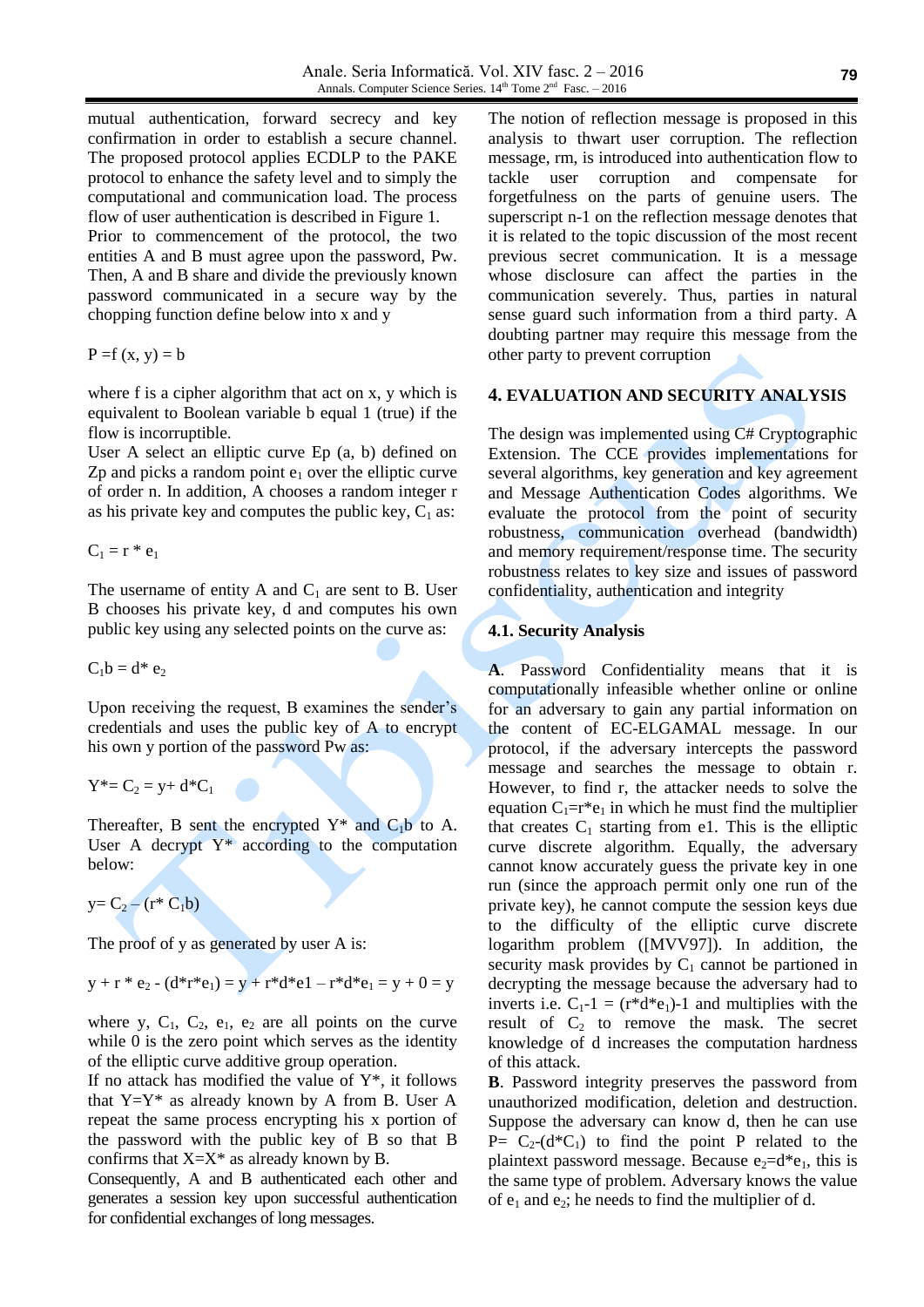

Else, log out



## **4.2. Performance Evaluation**

Computation cost and communication cost are the most important aspects of password authentication protocols, which affect the overall performance. They include number of steps (rounds), exponentiation, large blocks, symmetric encryption and decryption, hash functions and random numbers.

In this section, the EE-DPA is compared with the following protocols: RSA, Simple Key Agreement (SKA) protocols, Authentication Memorable Password (AMP) protocols, Simple Password Exponentiation Key Exchange (B-SPEKE) protocols that is based on RSA and DH and Secure Remote Password (SRP) protocols. The comparison is done in terms of number of steps, exponentiation, hash functions and random numbers.

It is clear from table 1 that the EE-DPA required 2 rounds and 3 random numbers while all the other protocols required more. The absence of XOR and exponentiation operations in the proposed protocol saves computational time and increase the rate of decryption/encryption. The implication of this is the

saving in memory requirement and response time of encryption/decryption as compared with the wellknown RSA. The EE-DPA has ratio 5:8 with the best known-RSA. This translated to 38.46% and 61.54% for EE-DPA and RSA respectively. The implication is that EE-DPA had 23.08% computational advantage over RSA. Figure 2 shows the graphical illustration of the data obtained from evaluation. The time in milliseconds for different key sizes of the proposed scheme and RSA were compared. The memory usage was a direct implication of small key sizes of the proposed technique when compared with RSA. The bandwidth requirements of communicated messages are shorter as hash function and signatures are not appended to them.

Table 2 shows the comparison in the key sizes need to achieve some level of security. A secure RSA needs at least 1024 bits, which is equivalent to 160 bits in EC-ELGAMAL approach. This is particularly important in constraint environment such as mobile applications and network management applications.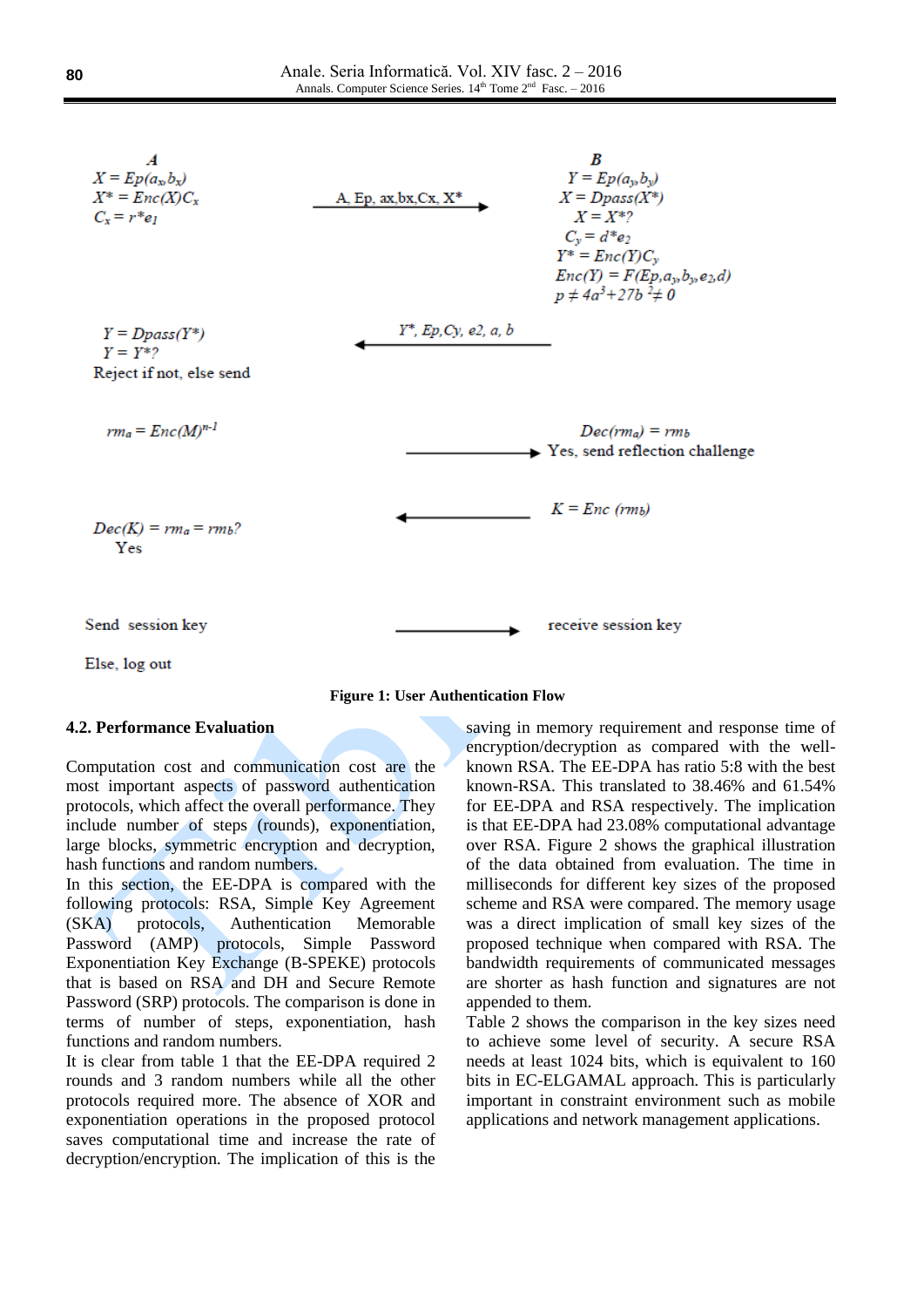Anale. Seria Informatică. Vol. XIV fasc. 2 – 2016 Annals. Computer Science Series.  $14<sup>th</sup>$  Tome  $2<sup>nd</sup>$  Fasc.  $-2016$ 

| Protocol       | Round   Exponentiation   Hash Function | Random number   Total |  |
|----------------|----------------------------------------|-----------------------|--|
| <b>RSA</b>     |                                        |                       |  |
| <b>SKA</b>     |                                        |                       |  |
| AMP            |                                        |                       |  |
| <b>B-SPEKE</b> |                                        |                       |  |
| <b>SRP</b>     |                                        |                       |  |
| EC-ELGAMAL     | -                                      |                       |  |

**Table 1. Comparison of Performance**



**Figure 2: Performance Evaluation**

Some of the advantages on this approach include: 1.The rate at which EC-ELGAMAL key sizes increase in order to obtain increased security is much slower than the conventional RSA or DL systems

2.The ECC-ELGAMAL approach uses an elliptic curve group in which encryption/decryption is more secure and faster than the conventional RSA or ELGAMAL.

3.Computation overhead, storage cost and bandwidths requirement are low compared to conventional RSA or ELGAMAL.

4.The public keys of EC-ELGAMAL can be left unchanged for a long period and there is not need to remember the secret key as a new one can be selected for every new message. This provides both secret sharing and authentication.

# **CONCLUSION AND FUTURE WORKS**

In this paper, we discussed a framework for distributed password authenticated key exchange using a hybrid approach. This approach requires low memory, which can be easily extended to mobile applications where authentication is available only by numeric keypad.

We hope to extend PAKE approach to mobile agent

technology for efficient gateway and network management especially at different levels of OSI models where challenge/acknowledge can prevent wiretappers intending to view sensitive data. We believe Mobile agent PAKE (MAPAKE) will provide a very interesting research domain for efficient mobile transactions.

Furthermore, new results in the area of quantum cryptography may eventually make all discrete logarithm problem approach obsolete. This is because quantum computers are capable of solving ECDLP in polynomial time. It is hope that the development of non-associative binary system would provide rescue for cryptographers. Is it possible to construct nonassociative binary system over elliptic curve with a trapdoor of cross inverse property from Keedwell CIPQ? This is one of the research issues that will dominate future cryptography.

#### **REFERENCES**

[And01] **R. J. Anderson -** *Security Engineering: A Guide to Building Dependable Distributed Systems*, New York, Wiley, 2001.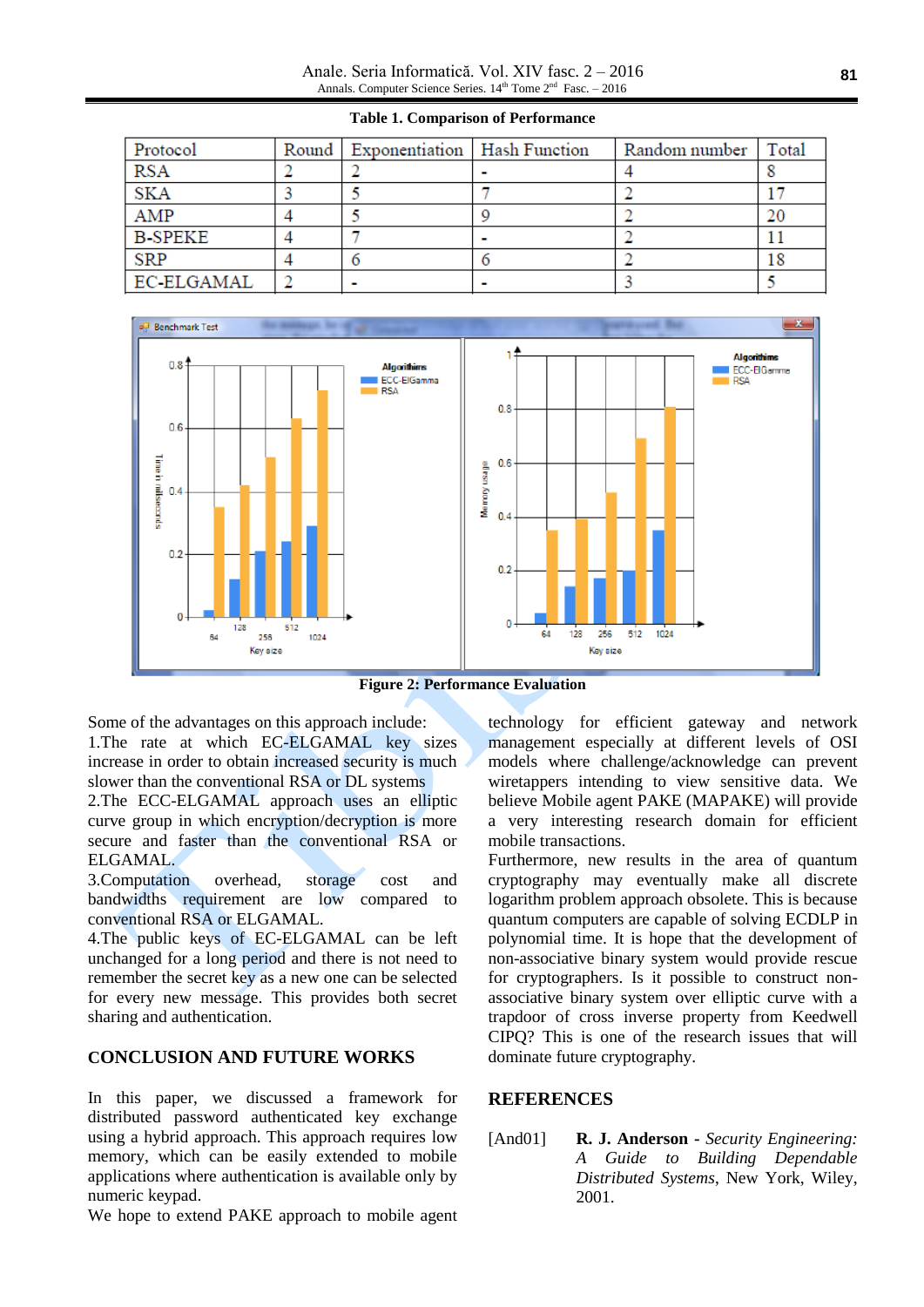- [ABM15] **M. Abdalla, F. Benhamouda, P. MacKenzie -** *Security of the J-PAKE Password Authenticated Key Exchange Protocol*, IEEE Symbosium on Security and Privacy, 2015.
- [A+09] **M. Abdalla, X. Boyen, C. Chevalier, D. Pointcheval -** *Distributed Public-Key Cryptography from Weak Secrets*, International Conference on Theory and Practice in Public Key Cryptography - PKC 2009, Irvine, CA, USA, Springer-Verlag, LNCS 5443, pages 139-159, 2009.
- [Beh08] **A. Behrouz -** *Cryptography and Network Security*, McGrawHill, International Edition. 2008.
- [BM03] **C. Boyd, A. Mathuria -** *Protocols for authentication and key establishment*, Springer-Verlag, 2003.
- [BM93] **S. Bellovin, M. Merritt -** *Augmented Encrypted Key Exchange: a passwordbased protocol secure against dictionary attacks and password file compromise*, Proceedings of the first ACM Conference on Computer and Communications Security, pp. 244– 250, 1993.
- [BGM03] **I. Branovic, H. Giorgi, E. Martinelli -** *Memory Performance of Public-Key cryptography Methods in Mobile Environments,* ACM SIGARCH Workshop (MEDEA-03), pages 24–31, New Orleans, LA, USA, 2003.
- [BMN01] **C. Boyd, P. Montague, K. Nguyen** *Elliptic Curve Based Password Authenticated Key Exchange Protocols*, LNCS 2119, pp. 487–501, Springer-Verlag Berlin Heidelberg, 2001.
- [BPR00] **M. Bellare, D. Pointcheval, P. Rogaway -** *Authenticated Key Exchange Secure Against Dictionary Attacks*, Springer, 2000.
- [C+05] **R. Canetti, S. Halevi, J. Katz, Y. Lindell, P. D. MacKenzie -** *Universally composable password-based key exchange*, EUROCRYPT 2005, volume 3494 of LNCS, pages 404-421, Springer, 2005.
- [FR08] **H. Feng, P. Ryan -** *Password Authenticated Key Exchange by Juggling*, 2008.
- [F+04] **L. Fang, S. Meder, O. Chevassat, F. Siebenlist -** *Secure Password-Based Authenticated Key Exchange for Web Services*, ACM, Fairfax VA, USA, 2004.
- [GMR06] **C. Gentry, P. MacKenzie, Z. Ramzan -** *A method for making password-based key exchange resilient to server compromise*, Crypto'06, LNCS 4117, pp. 142–159, 2006.
- [Jab96] **D. Jablon -** *Strong password-only authenticated key exchange*, ACM Computer Communications Review, Vol. 26, No. 5, pp. 5–26, 1996.
- [JW01] **M. Jakobsson, S. Wetzel -** *Security weaknesses in Bluetooth*, in Proceedings of the RSA Cryptology, LNCS 2020, Springer-Verlag, 2001.
- [LW08] **W. M. Li, Q. Y. Wen -** *Efficient verifierbased password-authentication key exchange protocol via elliptic curves*, International Conference on Computer science and Software engineering, 2008.
- [LCL15] **C. C. Lee, S. T. Chiu, C. T. Li -** *Improving Security of a Communication efficient Three party Password Authentication Key Exchange Protocol*, International Journal of Network Security. Vol.7, 2015.
- [LWK00] **X. Lin, J. W. Wong, W. Kou -** *Performance analysis of secure web server based on SSL*, pp. 249-261, Berlin, Heidelberg: Springer, 2000.
- [Mat06] **E. Mathew -** *Elliptic Curve Cryptography*, M.Sc Thesis, Herriot-Watt University, 2006.
- [MN03] **D. Mustafa, S. Nusret -** *A Secure E-mail Application using the ELGAMAL Algorithm: MD message controller*, Journal of Electrical & Electronic Engineering, Istanbul University, Turkey, 2003.
- [MO07] **M. Mannan, P. C. van Oorschot -** *Using a Personal Device to Strengthen Password Authentication from an Untrusted Computer*, 2007.

**82**